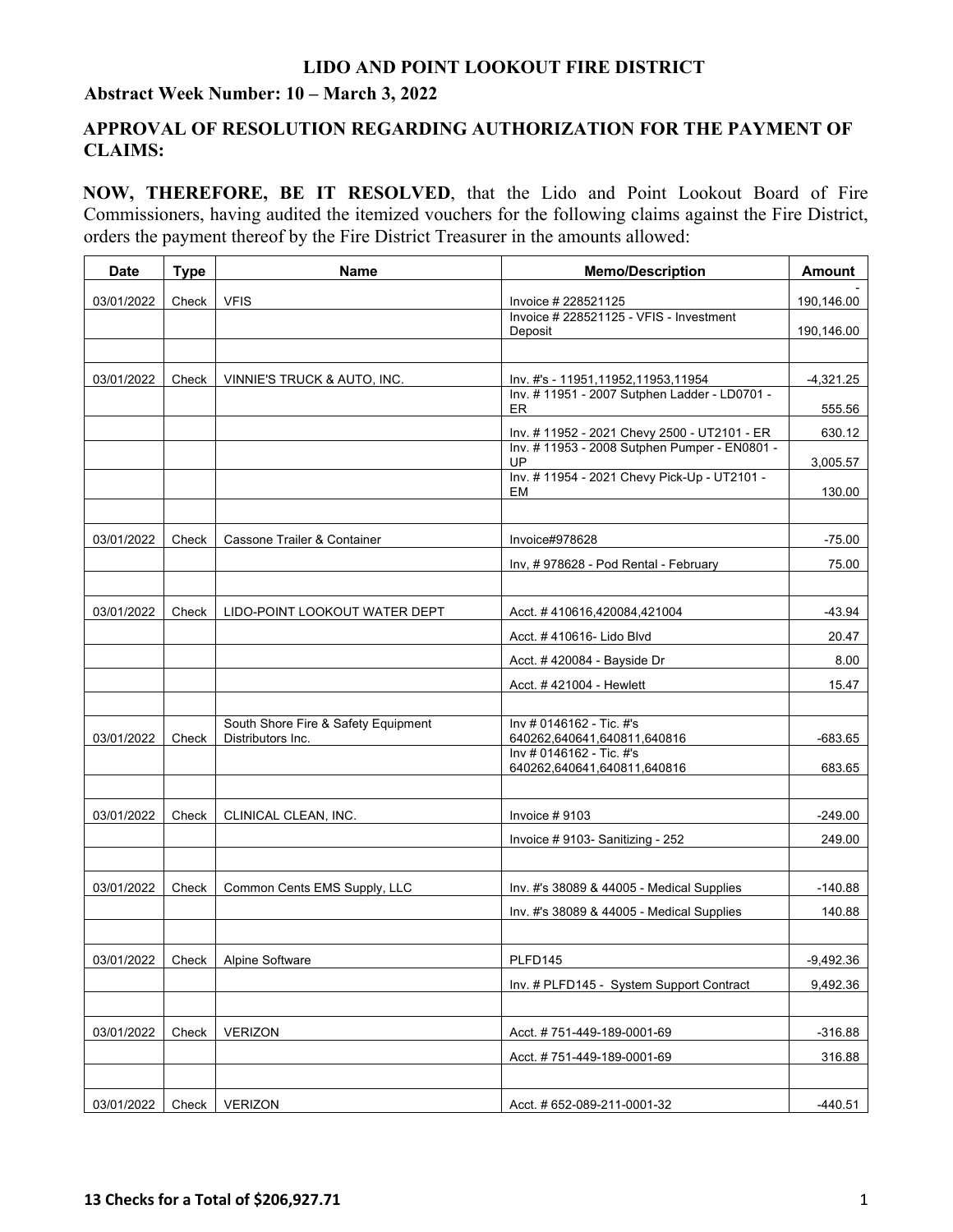# **LIDO AND POINT LOOKOUT FIRE DISTRICT**

# **Abstract Week Number: 10 – March 3, 2022**

|            |       |                                          | Acct. # 652-089-211-0001-32 FIOS          | 440.51    |
|------------|-------|------------------------------------------|-------------------------------------------|-----------|
|            |       |                                          |                                           |           |
| 03/01/2022 | Check | Metropolitan Data Solutions Mgmt.Co.Inc. | Inv. #47008                               | $-190.00$ |
|            |       |                                          | Inv. #47008 - Custom Printed ID Cards     | 190.00    |
|            |       |                                          |                                           |           |
| 03/01/2022 | Check | DiVenti & Lee CPA's P.C.                 | Invoice# 023314b                          | $-500.00$ |
|            |       |                                          | <b>Quarterly Accounting Services</b>      | 500.00    |
|            |       |                                          |                                           |           |
| 03/01/2022 | Check | <b>CHASE</b>                             | Credit Card 4246315245674401              | $-328.24$ |
|            |       |                                          | 02/08 - EZPass T. Ryan                    | 70.00     |
|            |       |                                          | $02/18$ - Interest - T. Ryan              | 8.24      |
|            |       |                                          | 02/16 - Assoc of Fire Districts - G.Naham | 250.00    |
|            |       |                                          |                                           |           |

## **13 Checks to be Printed for A Total of \$206,927.71 NO ENTRIES APPEAR BELOW THIS SECTION**